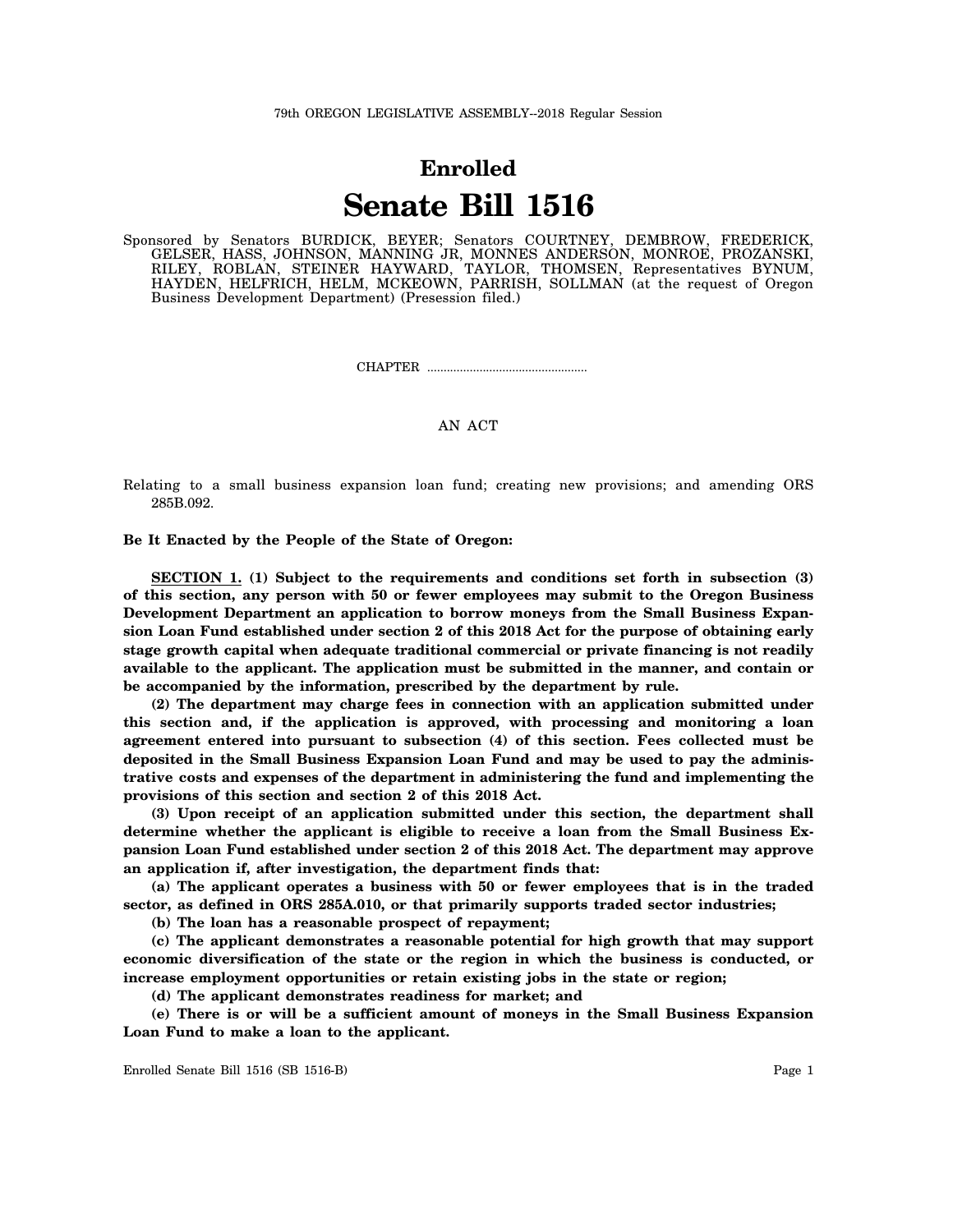**(4) If the department approves an application under this section, the department and the applicant shall enter into a loan agreement that provides, at a minimum, the following:**

**(a) That loan proceeds may be used only to support acquisition of business assets or to pay for business operating expenses. Loan proceeds may not be used to refinance personal debt or debt not used for business purposes.**

**(b) A plan for repayment of moneys borrowed from the Small Business Expansion Loan Fund. The department may specify the terms of repayment, singly or in any combination, by royalties, on the basis of a percentage of business revenues, by installment payments of principal, installment payments of interest or installment payments of both principal and interest, or otherwise. The plan must set forth a schedule of payments, the term of the loan and the manner of determining when loan payments are delinquent. The department, in its sole discretion, shall establish the terms of repayment, which must be structured so that the repayment plan and pricing:**

**(A) Based on the total repayment costs, do not directly compete with traditional commercial lending services;**

**(B) Are commensurate with the risk taken by the department when making a loan to the applicant; and**

**(C) To the greatest extent possible, are anticipated to cover operational expenses and losses that the department may incur in the administration of the loan program.**

**(c) That the loan must be secured by sufficient collateral and security. The department may specify by rule the types of collateral and security that are acceptable to secure repayment of the loan, including but not limited to personal guarantees, business or corporate guarantees and pledges of business and personal assets.**

**(d) That the liability of the state under the agreement may not exceed the availability of moneys in the Small Business Expansion Loan Fund.**

**(5)(a) The Director of the Oregon Business Development Department, or the director's designee, may approve loans of up to \$250,000 each. Loans greater than \$250,000 each may be approved by the Oregon Business Development Commission, or the commission's designee. No loan may be made for an amount greater than \$2 million.**

**(b) Immediately upon receiving loan proceeds, a successful applicant shall pay to the department an amount equal to one and one-half percent of the principal amount of the loan, for deposit in the Small Business Expansion Loan Fund.**

**(6) Up to 20 percent of all moneys available for lending in the Small Business Expansion Loan Fund on July 1 of each fiscal year may be reserved for loans to applicants who are individuals considered to have low to moderate household income and low to moderate personal net worth, as defined by the department by rule, and who operate businesses:**

**(a) Controlled and with at least 51 percent ownership interest in the business by minorities, women or honorably discharged veterans; or**

**(b) That are located outside of the Portland, Oregon, Metropolitan Statistical Area.**

**(7)(a) The department shall adopt rules to implement the provisions of this section. Before adopting rules under this paragraph, the department shall consult with a representative from an association representing banks in this state.**

**(b) The department may adopt rules that establish preferences in making loans under this section to individuals or businesses owned by individuals in underserved communities and in rural communities that may have insufficient access to diverse types of capital and traditional commercial or private financing.**

**(c) The department may adopt rules establishing a loan amount limit of less than \$2 million for purposes of subsection (5) of this section.**

**SECTION 2. (1) The Small Business Expansion Loan Fund is established in the State Treasury, separate and distinct from the General Fund. Interest earned by the Small Business Expansion Loan Fund shall be credited to the fund. All moneys in the fund are contin-**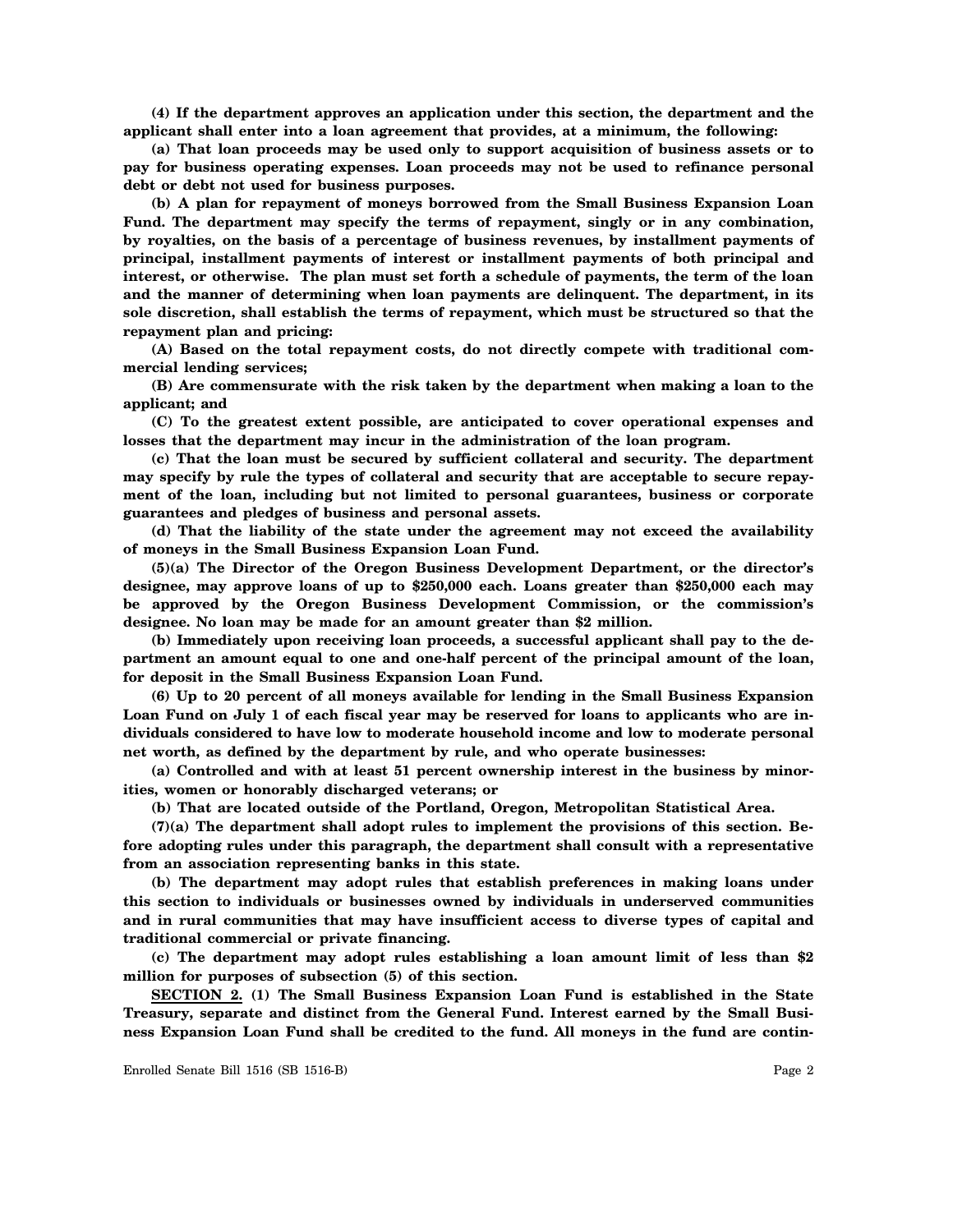**uously appropriated to the Oregon Business Development Department for the following purposes:**

**(a) Payment of loans to applicants approved under section 1 of this 2018 Act.**

**(b) Payments to local development groups for the purposes of this section. A payment under this paragraph may not exceed one percent of the principal loan amount from which payment is required under section 1 (5)(b) of this 2018 Act.**

**(c) Administrative costs of the department incurred in marketing the loan program, processing loan applications, investigating eligibility of applicants and servicing outstanding loans.**

**(2) The Small Business Expansion Loan Fund consists of:**

**(a) Fees collected by the department under section 1 of this 2018 Act;**

**(b) Payments required under section 1 (5)(b) of this 2018 Act;**

**(c) Moneys repaid by recipients of loans from the fund, including interest on those moneys and other receipts;**

**(d) Moneys appropriated to the fund by the Legislative Assembly;**

**(e) Moneys transferred to the fund by the Oregon Business Development Commission from the Oregon Business Development Fund pursuant to section 3 of this 2018 Act;**

**(f) Income earned on moneys in the Small Business Expansion Loan Fund;**

**(g) Moneys transferred to the fund from the federal government, other state agencies or local governments; and**

**(h) Any gifts or donations made to the State of Oregon for deposit in the fund.**

**(3) Notwithstanding any other provision of law, if at any time there are insufficient funds in established business finance programs, the department may direct the transfer of unobligated funds from the Small Business Expansion Loan Fund.**

**SECTION 3. The Oregon Business Development Commission may transfer moneys credited to the Oregon Business Development Fund created under ORS 285B.092 to the Small Business Expansion Loan Fund established under section 2 of this 2018 Act when the commission determines that the transfer is reasonable and financially appropriate and would not impair the making of loans under ORS 285B.050 to 285B.098. Moneys transferred under this section shall be used by the Oregon Business Development Department for the purpose of making loans under section 1 of this 2018 Act.**

**SECTION 4.** ORS 285B.092 is amended to read:

285B.092. (1) There is created within the State Treasury a revolving fund known as the Oregon Business Development Fund, separate and distinct from the General Fund. Interest earned by the **Oregon Business Development** Fund shall be credited to the fund. Moneys in [*this*] **the** fund are continuously appropriated to the Oregon Business Development Commission for the following purposes:

(a) Administrative expenses of the commission in marketing public business finance, processing applications, investigating proposed business development projects and servicing outstanding loans. In any one year, administrative expenses charged under this paragraph may not be greater than the total revenues received in that year from fees provided for in subsection (2)(a) of this section, plus four percent of the total asset value of the fund.

(b) Payment of loans to applicants under ORS 285B.050 to 285B.098.

**(c) Transfer of moneys to the Small Business Expansion Loan Fund established under section 2 of this 2018 Act in accordance with section 3 of this 2018 Act.**

[*(c)*] **(d)** Actions the commission deems necessary to obtain repayment of outstanding loans.

[*(d)*] **(e)** Purchase or buyout of superior or prior liens or mortgages on or a security interest in any business development project financed in part by a loan from the **Oregon Business Development** Fund, when the commission determines:

(A) A loan from the fund is in default and is in liquidation or at risk of being forced into liquidation by another creditor to the project; and

Enrolled Senate Bill 1516 (SB 1516-B) Page 3